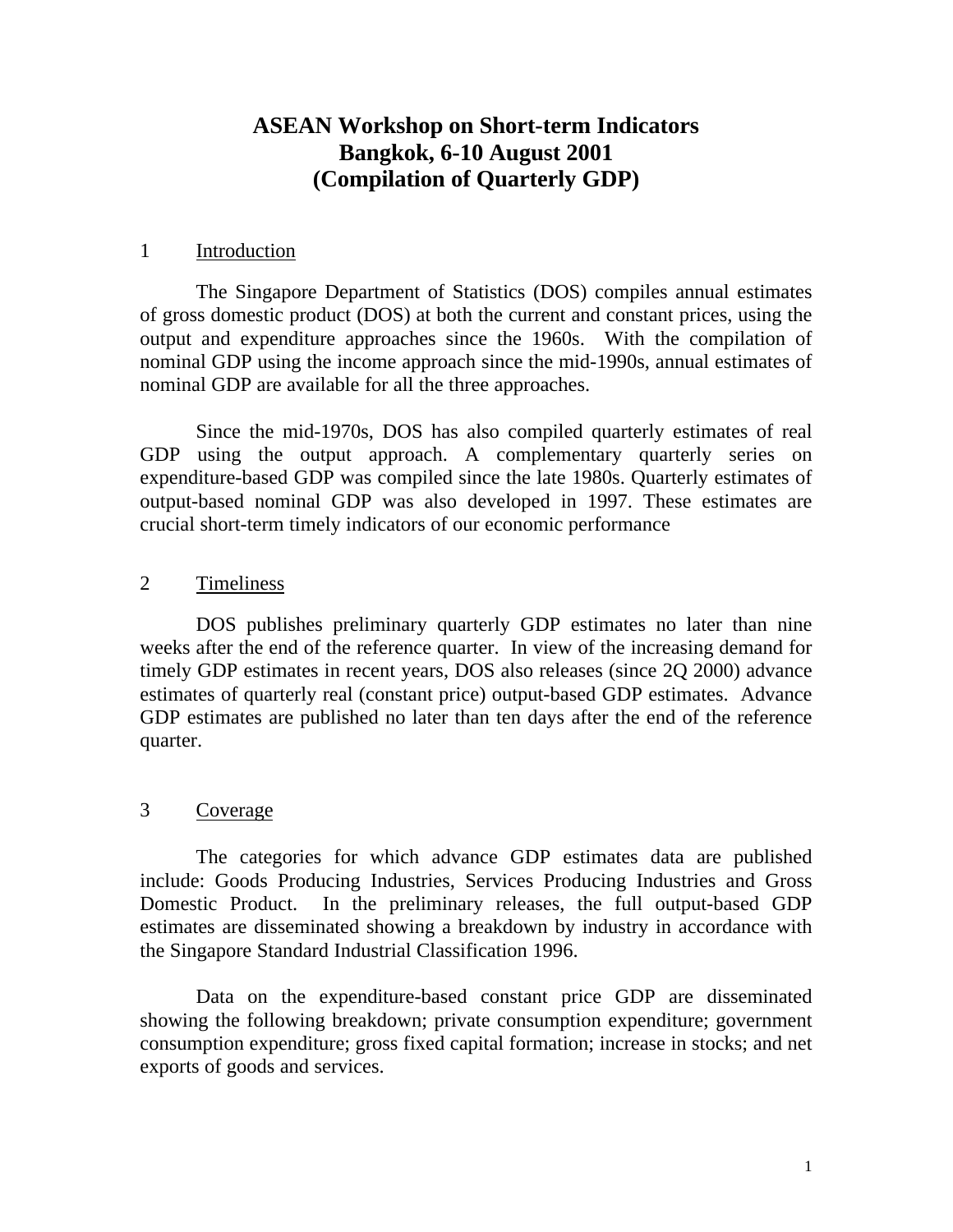# 4 Methods of Compilation

DOS follows closely the concepts and methodology as recommended in the United Nations publication 'A System of National Accounts (SNA)', and has implemented progressively the recommendations of the 1993 SNA.

The compilation of timely GDP estimates for the production approach, particularly the quarterly estimates, are based on a large number of timely, reliable, short-term economic indicators. Extensive research and monitoring have been conducted to ensure the continuing relevance and reliability of the indicators used. New indicators have to be continuously developed to assess the extent and level of economic activity for new, emerging industries.

In the compilation of quarterly real GDP estimates, indicators used can be broadly categorised into volume and value indicators. Where volume indicators are available, growths in the volume indicators are used to derive real GDP estimates through the extrapolation of current price GDP estimates in the base year. On the other hand, value indicators are deflated using appropriate price indices to obtain real GDP estimates.

GDP estimates for the expenditure approach (GDE) are compiled mainly using a commodity flow approach. Data sources are mainly the following:

External trade statistics Census of Industrial Production Income and expenditure accounts of various statutory boards Government financial statements Censuses and surveys of the Services sectors Balance of payments statistics

Constant price estimates are obtained by deflating the current price estimates by appropriate price indices, such as the relevant sub-indices of the consumer price index and import price index.

# 5 Sources of Data

The quarterly GDP estimates are compiled using a wide range of data sources, including both administrative data and monthly and quarterly surveys conducted by DOS and Research and Statistics Units of other government agencies. To ensure timeliness and reduce respondent burden, these surveys generally collect minimal information from a relatively small number of companies or establishments. Some of these surveys are: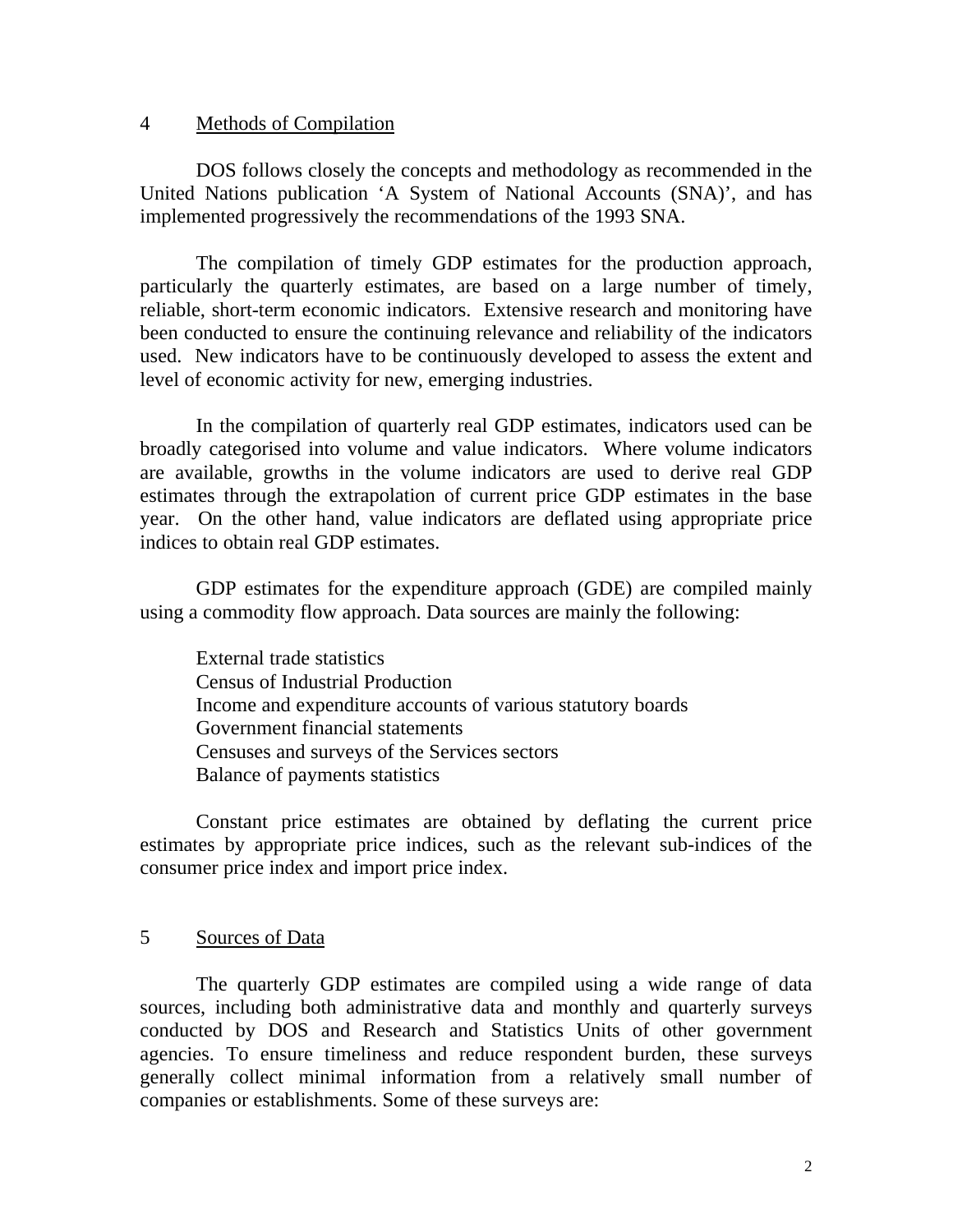Monthly Survey of Industrial Production Monthly Survey of Retail Trade Monthly Survey of Catering Trade Quarterly Survey of Wholesale Trade Quarterly Survey of Financial Institutions Survey of Quarterly Business Receipts Survey of Quarterly National Income Estimates

The Survey of Quarterly National Income Estimates is a survey designed specifically to collect the necessary data for the compilation of the national accounts, in particular estimates of GDP. The scope of the survey is not restricted to any specific economic sector; its coverage extends across several economic sectors. The expansion of the scope and coverage of this survey contributed substantially to the compilation of quarterly estimates of nominal GDP. An overview of the data sources by the major economic sectors is as follows:

# *Manufacturing*

The index of industrial production, which reflects the level of output of the manufacturing sector with reference to the base year is used to estimate the value added at constant prices. Nominal value added are derived from Monthly Survey of Industrial Production conducted by Economic Development Board (EDB).

### *Construction*

Data on the monthly progress certified payments collected by Building and Construction Authority (BCA) constitute the main data source for the construction sector. Additional estimates are required for minor and renovation, maintenance and repair works. These are estimated based on the number and the costs of renovating and maintaining the houses and flats.

#### *Utilities*

The performance of utilities is estimated based on sales indicators of electricity, gas and water consumed, as well as quarterly statements of income and expenditure obtained from utility companies and Public Utilities Board.

# *Wholesale and Retail Trade*

In view of the importance of entrepot trade to Singapore's economy, the estimates are based on entrepot and domestic trade, which is the equivalence of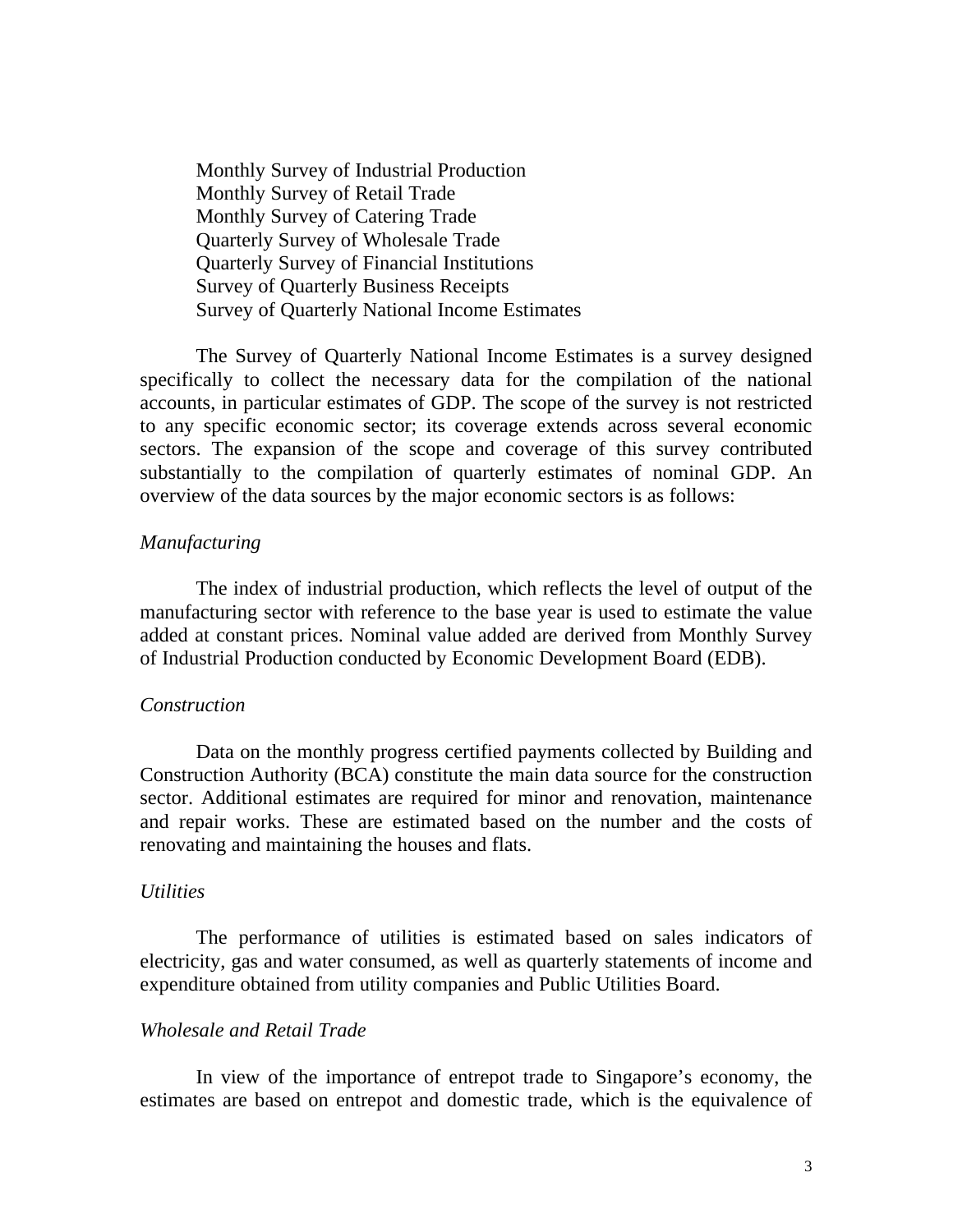wholesale and retail trade. The main source of data is the external trade from Trade Development Board. Value added estimates on both entrepot and domestic trade are derived from the gross 'markup' margin on the value of re-exports, retained imports and local production less the costs of transport and other intermediate expenses. The markup applied varied according to the type of goods. An assortment of price indices, such as import price index and Singapore manufactured products price index, is used as deflators. DOS's wholesale trade index and retail sales index provide complementary indicators, which are used to corroborate the quarterly GDP estimates.

# *Hotels and Restaurants*

Estimates for this sector are based on several indicators supplied by Singapore Tourism Board, such as hotel revenue, room days occupied, average room rates, and food and beverage revenue from restaurants. DOS catering trade index is used to estimate the output of other eating outlets. The estimated earnings of food stalls and itinerant vendors are used as the basis for determining their output.

# *Transport and Communications*

Indicators used for this sector ranged from bus fare receipts, number of registered taxis, air and sea cargo handled, number of passenger departures and revenue from data network and internet access services. Additional output data are provided by the major transport companies, the Port of Singapore Authority and the telecommunication companies in the responses to the Survey of Quarterly National Income Estimates.

# *Financial Services*

Output indicators are available from the Quarterly Survey of Financial Institutions conducted by MAS. This survey is a fairly comprehensive survey where the coverage includes commercial banks, merchant banks, Asian Currency Units, finance companies, stock brokers, investment advisors, money brokers and insurance companies. Administrative data on loans and advances, and assets/liabilities of selected financial institutions are also used as supplementary indicators.

### *Business Services*

Administrative data for this sector is relatively limited. Other than data on property transactions and employment data from the Central Provident Board (CPF), most of the indicators are derived from the Quarterly Survey of Business